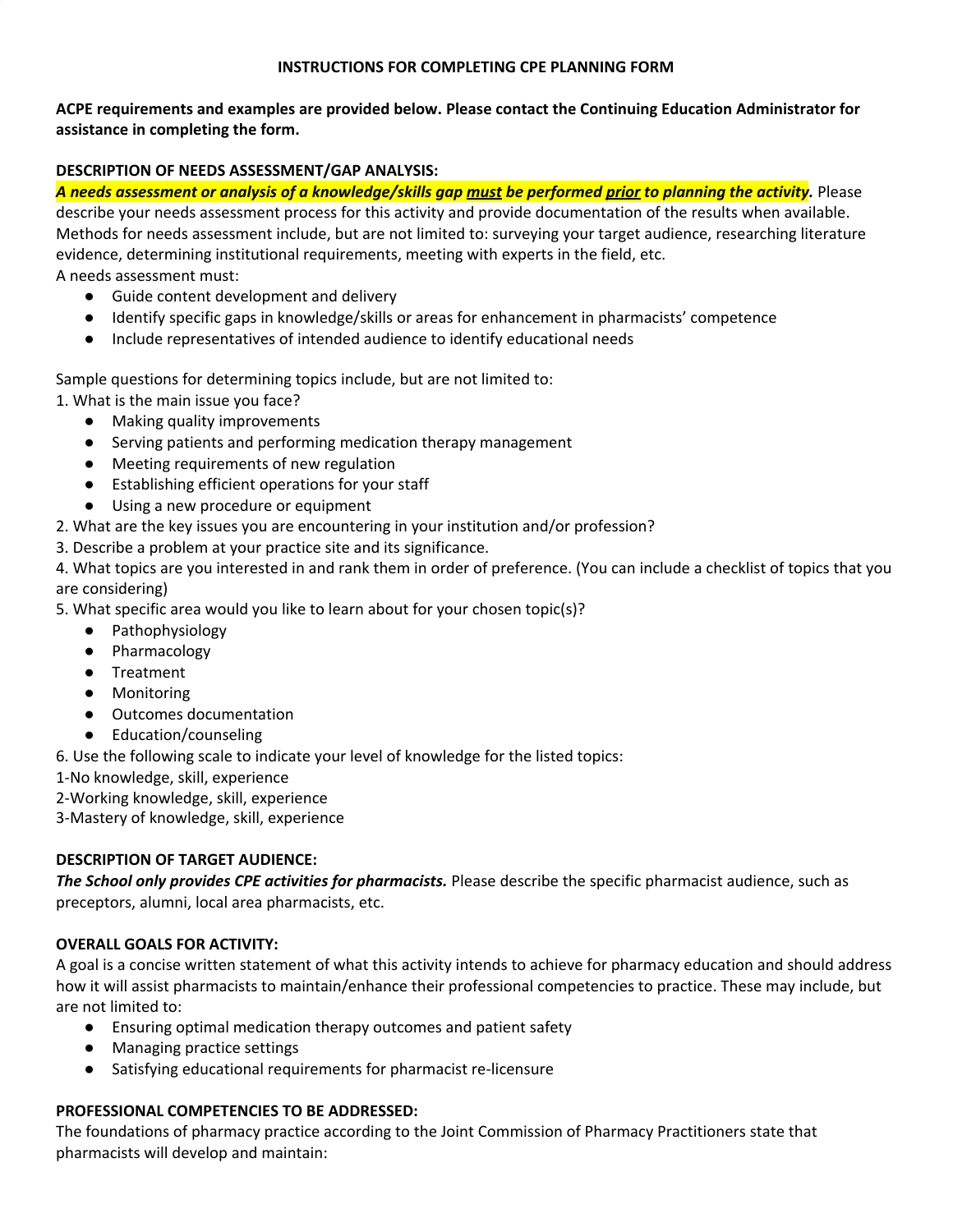- A commitment to care for and about patients
- An in-depth knowledge of medications and the biomedical, sociobehavioral and clinical sciences
- The ability to apply evidence-based therapeutic principles and guidelines, evolving sciences and emerging technologies, and relevant legal, ethical, social, cultural, economic and professional issues to contemporary pharmacy practice.

### *Each presenter must address at least one of the competencies below when developing the educational content.* CPE

must be applicable to the practice of pharmacy and develop and maintain pharmacists' proficiency in:

- Delivering patient-centered care
- Working as part of interdisciplinary teams
- Practicing evidence-based medicine
- Focusing on quality improvement
- Using information technology
- Precepting students/residents in practice knowledge/skills

## **IDENTIFICATION OF ACTIVITY TYPE:**

Knowledge-based: Designed for audience to acquire factual knowledge, must be based on evidence as accepted in the literature, and must be at least 15 minutes in length.

Application-based: Designed for audience to apply the information learned in the timeframe allotted, must be based on evidence as accepted in the literature, and must be at least one hour (60 minutes) in length.

### **ACTIVITY LENGTH (hours):**

One CEU = 0.10 x contact hours. CPE credit must only be calculated for the time required to present/complete educational content, excluding breaks and meals for live activities.

## **FACULTY PRESENTER(S):**

*Faculty must disclose all relevant financial relationships with any commercial interest and provide information regarding the evidence for the educational content.* CPE activities must be independent of commercial interest and educational content must be evidence-based and presented with full disclosure and equitable balance. A Disclosure/Content Verification Form will be provided that must be submitted during the planning process prior to the release of the activity.

### **LEARNING OBJECTIVES:**

Each objective must be:

- Specific and measurable (refer to chart below for appropriate verbs)
- Developed to specifically address identified educational needs for the intended audience
- Addressed by an active learning exercise
- Included in a learning assessment

| Cognitive Domain (Bloom) |                                                                                           |  |  |
|--------------------------|-------------------------------------------------------------------------------------------|--|--|
| Evaluation               | To appraise, argue, assess, attach, choose compare, defend estimate, judge, predict,      |  |  |
|                          | rate, core, select, support, value, evaluate.                                             |  |  |
| Synthesis                | To arrange, assemble, collect, compose, construct, create, design, develop, formulate,    |  |  |
|                          | manage, organize, plan, prepare, propose, set up, write.                                  |  |  |
| Analysis                 | To analyze, appraise, calculate, categorize, compare, contrast, criticize, differentiate, |  |  |
|                          | discriminate, distinguish, examine, experiment, investigate, question, research, test.    |  |  |
| Application              | To apply, choose, demonstrate, dramatize, employ, illustrate, interpret, operate,         |  |  |
|                          | practice, schedule, sketch, solve, use, write.                                            |  |  |
| Comprehension            | To classify, describe, discuss, explain, express, identify, indicate, locate, outline,    |  |  |
|                          | recognize, report, restate, review, select, translate,                                    |  |  |
| Knowledge                | To arrange, define, duplicate, label, list, memorize, name, order, recognize, relate,     |  |  |
|                          | recall, repeat, reproduce, state.                                                         |  |  |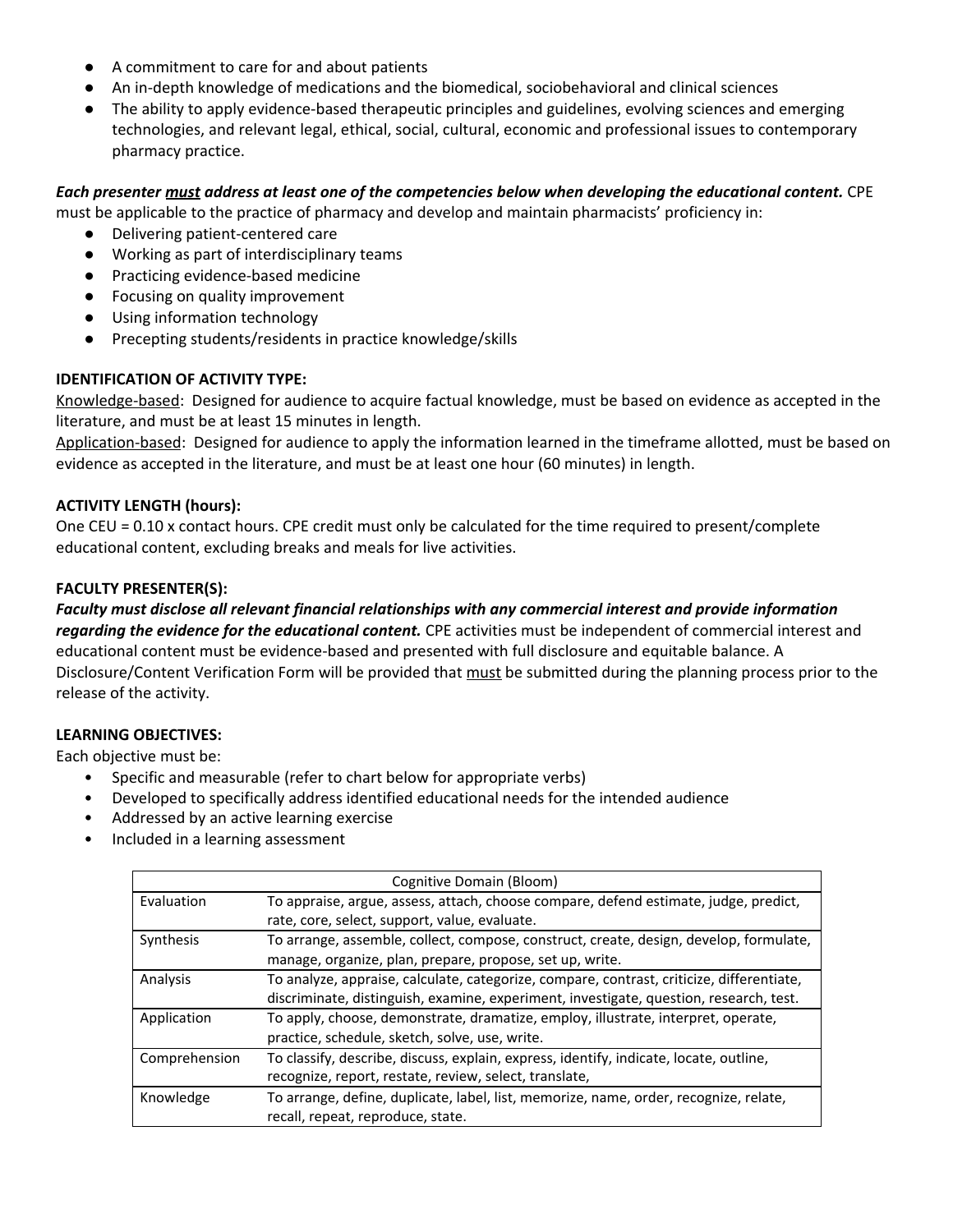#### **TEACHING METHODS/LEARNER PARTICIPATION:**

*CPE activities must include active participation and involvement of the participant.* Please describe the teaching methods and active learning exercises to be used, including how each objective will be addressed by an active learning component. Examples of active learning as they relate to learning objectives are listed below:

| <b>CPE Activity: KNOWLEDGE</b> |                                      |  |  |  |
|--------------------------------|--------------------------------------|--|--|--|
| <b>Bloom's Taxonomy</b>        | Suggested Active Learning Techniques |  |  |  |
| Knowledge-type verbs           | Lecture                              |  |  |  |
| Define                         | <b>Visuals</b>                       |  |  |  |
| Repeat                         | Examples                             |  |  |  |
| List                           | <b>Illustrations</b>                 |  |  |  |
| Record                         | Analogies                            |  |  |  |
| Comprehension-type verbs       | Test/Assessment<br>Questions         |  |  |  |
| Identify<br><b>Discuss</b>     | Discussion<br>Review                 |  |  |  |
| Translate<br>Describe          | Writing<br>Report                    |  |  |  |
| Explain<br>Restate             | Presentations                        |  |  |  |
| Recognize<br>Express           | Matching questions/answers           |  |  |  |

| <b>CPE Activity: APPLICATION</b> |             |                                             |  |  |
|----------------------------------|-------------|---------------------------------------------|--|--|
| <b>Bloom's Taxonomy</b>          |             | <b>Suggested Active Learning Techniques</b> |  |  |
| Application-type verbs           |             | Role play                                   |  |  |
| Interpret                        | Demonstrate | <b>Simulations</b>                          |  |  |
| Apply                            | Illustrate  | Practice exercises                          |  |  |
| Employ                           | Practice    | <b>Demonstrations</b>                       |  |  |
| Use                              |             | Projects                                    |  |  |
| Analysis-type verbs              |             | Case studies                                |  |  |
| Distinguish                      |             | Problems                                    |  |  |
| Analyze                          |             | Discussion                                  |  |  |
| Differentiate                    |             | Pro/con grids                               |  |  |
| Calculate                        |             | Application exercises                       |  |  |
| Compare                          |             |                                             |  |  |
| Contrast                         |             |                                             |  |  |
| Criticize                        |             |                                             |  |  |
| Debate                           |             |                                             |  |  |
| Diagram                          |             |                                             |  |  |

| <b>CPE Activity: APPLICATION (continued)</b> |           |                                             |  |  |
|----------------------------------------------|-----------|---------------------------------------------|--|--|
| <b>Bloom's Taxonomy</b>                      |           | <b>Suggested Active Learning Techniques</b> |  |  |
| Synthesis-type verbs                         |           | Problems                                    |  |  |
| Plan                                         | Construct | Case studies                                |  |  |
| Compose                                      | Create    | Develop plans                               |  |  |
| Design                                       | Set up    | <b>Simulations</b>                          |  |  |
| Propose                                      | Organize  | Projects                                    |  |  |
| Formulate                                    | Prepare   |                                             |  |  |
| Arrange                                      |           |                                             |  |  |
| <b>Evaluation-type verbs</b>                 |           | Case studies                                |  |  |
| Judge                                        | Select    | Problem exercises                           |  |  |
| Evaluate                                     | Choose    | Projects                                    |  |  |
| Rate                                         | Assess    | Critiques                                   |  |  |
| Compare                                      | Estimate  | <b>Simulations</b>                          |  |  |
| Revise                                       | Measure   |                                             |  |  |
| Score                                        |           |                                             |  |  |